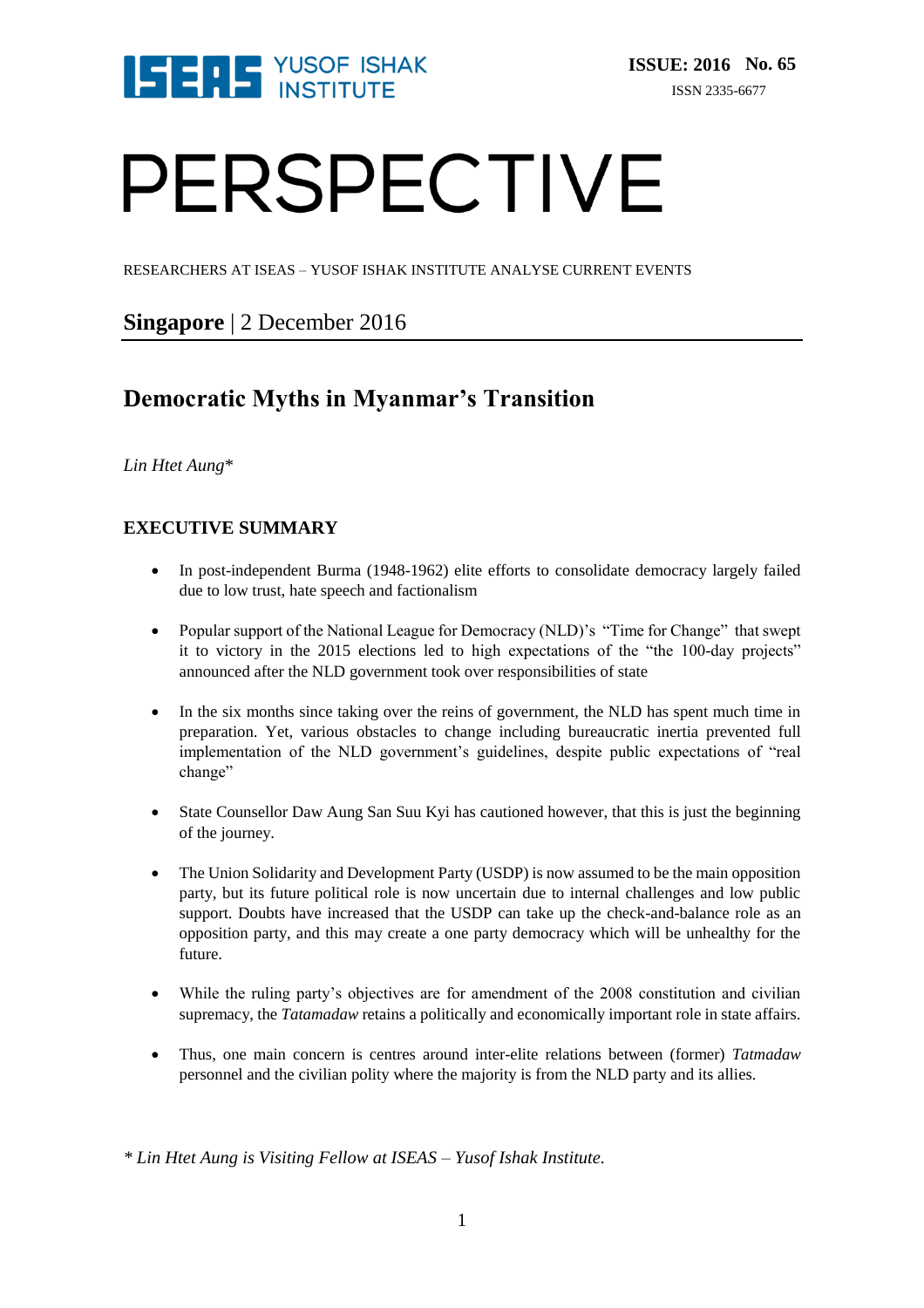

#### **INTRODUCTION**

 $\overline{a}$ 

The people of Myanmar voted in the NLD in the November 2015 elections, throwing their belief behind the NLD election promise of "real change.<sup>1</sup>" But in practice, even before change could really take place, the majority of NLD members had to spend much of their time in preparations to take over administrative and economic priorities.  $2$  Despite widespread public expectations of change for real, the reality was that not all the bureaucracy could be expected to work in line with the NLD's priorities for change, as, under the 2008 Constitution, the ministries for defence, home affairs, and border affairs would have ministers appointed by the Commander-in-Chief. .

The people of Myanmar have been anticipating "democracy" since the 1988 democracy protests that catalysed a nation-wide uprising.<sup>3</sup> The 2015 elections thus showed people revealing their high hopes for the NLD and for Daw Aung San Suu Kyi to assume a leading role in the country's politics. The people's desire for a democratic state was re-affirmed by the installation of a true civilian President, U Htin Kyaw<sup>4</sup>which seemed to indicate that political objectives had been accomplished.

In fact, the game has just begun. State Counsellor Daw Aung San Suu Kyi has highlighted in her address to the United Nations General Assembly in New York on 21 September 2016 that the democratization of Myanmar is just the beginning of the road.<sup>5</sup> The NLD-led government thus needs to prove by performance, and produce tangible results within the limitations of conditions handed over from previous military governments. In such a scenario, the NLD-led government is dealing with a mix of expectations and myths.

<sup>&</sup>lt;sup>1</sup> Three key messages for NLD election platform: Time for Change, Change for Real and Vote for NLD

<sup>&</sup>lt;sup>2</sup>``နိုငံတော်၏အတိုင်ပင်ခံပုဂ္ဂိုလ်နှင့် စီးပွားရေးလုပ်ငန်းရှင်များ၊ ဖွံဖြိ းမှုမိတ်ဖက်များ

တွေ့ ဆုံပွဲအခမ်းအနား"၊ **ကြေးမုံ**၊ ့အောက်တိုဘာ ၂၃၊ ၂၀၁၆ ။ "Meeting with entrepreneurs and developers", *Kyaemon*, October 23, 2016. Remarks in Myanmar language by Daw Aung San Suu Kyi at a meeting with entrepreneurs on the sidelines of the Myanmar Entrepreneurship Summit held at Naypyitaw on 22 October 2016, and reported in the Kyaemon Myanmar edition of 23 October 2016.

<sup>&</sup>lt;sup>3</sup> Scholars have doubted the Myanmar people's understanding of democracy at that time.

<sup>4</sup> Most people may not argue about different kinds of democracy. President U Htin Kyaw's first

speech however stressed a "federal democratic union", ဖက်ဒရယ် ဒီမိုကရေတစ် ပြည်ထောင်စု which is new term introduced by the NLD government and stressed as 7-point guide lines announced at an anniversary of Nationwide Ceasefire Agreements (NCA) on 15 October 2016 by State Counsellor Daw Aung San Suu Kyi. http://www.pre sident-office.gov.mm/zg/ ( accessed on October 11, 2016) and<http://www.statecounsellor.gov.mm/zg/node/338> (accessed on October 21, 2016 )

<sup>5</sup> (a) An address by State Counsellor Aung San Suu Kyi of Myanmar, *Asia Society*, September 21,

<sup>2016.</sup> [https://www.youtube.com/watch?v=m5Wbda6Z\\_jc](https://www.youtube.com/watch?v=m5Wbda6Z_jc) ( accessed on September 23, 2016 ) (b) The State Counsellor's Office Website home page displays the sentence, "This is just the beginning of the road. Not the end."<http://www.statecounsellor.gov.mm/zg/> (accessed on September 29, 2016 )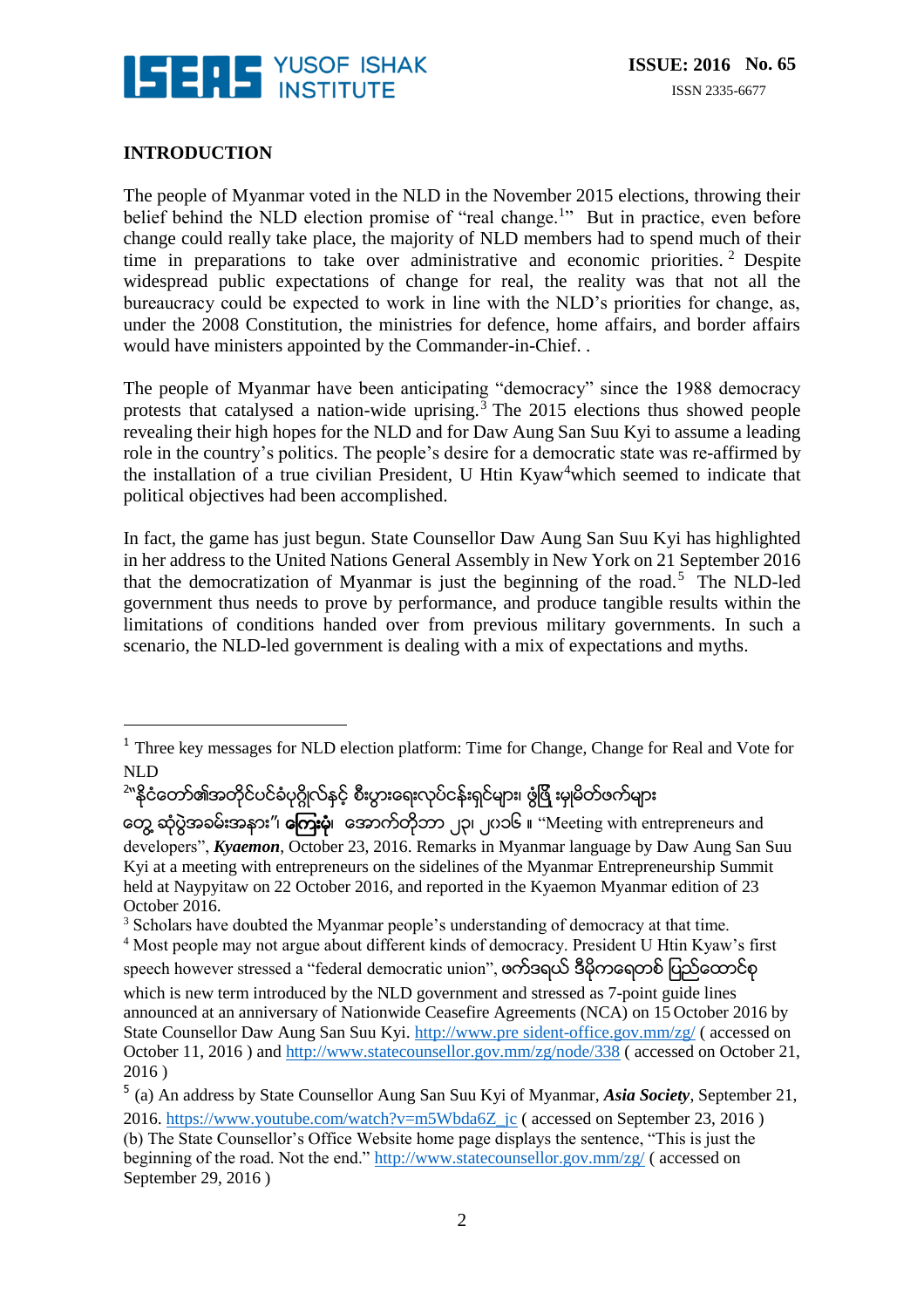

The article engages with questions about the democratization of Myanmar, a process in which mainly elites including the NLD and USDP have had an impact in different ways. It will also highlight the "lessons learned" from the experience of Myanmar parliamentary democracy during 1948 to 1962. And it analyses the post-2015 picture in the country.

#### **EXPECTATIONS AND REALITIES: THE PAST EXPERIENCES OF MYANMAR PARLIAMENTARY DEMOCRACY**

Like other newly independent nations, Myanmar walked into democratic ways after she gained independence from the British in 1948. Unfortunately, this democracy lasted only fourteen years due to various mistakes by the elites.

In successive elections held in 1948-56, 1957-58 and 1960-62, people continually voted for the Anti-Fascist People's Freedom League (AFPFL), which had led the independence struggle. The AFPFL government was led by Prime Minister U Nu, who implemented the first phase of Myanmar's democratization. Initial popular support for U Nu's economic plans, including the famous slogan of "Everyone has a private car, a brick-house, and 800 kyat monthly income," claimed by Prime Minister U Nu.<sup>6</sup> To this end, the Pyi Taw Thar Plan (ျပည္ေတာ္သာစီမံကိန္း) (State's Welfare Plan) was established by U Nu in 1952, but, generally speaking, none of the economic plans were completely carried out.<sup>7</sup>

Some argue that foreign input for such projects had mainly served their interests rather than those of the Burmese people.<sup>8</sup> In reality, there was also corruption which led to bad governance and eventually caused a bad reputation . <sup>9</sup> Other factors adding to the economic policy's failure included the ideological differences between the AFPFL's Socialist-Democracy faction led by Swe-Nyein (U Ba Swe and U Kyaw Nyein) and the Democratic-Socialists led by U Nu.<sup>10</sup> This political factionalism ironically had the effect of giving the growths for the *Tatmadaw* to build up its economic (power) base Burma Economic Development Committee in the name of counter-insurgency<sup>11</sup> Holding and Enquiry Centre and Military Intelligence Training Centre were set up in the democratic government on 1950

 $^7$  ဂင်းတင့်ထွန်း။ အမှောင်ကြားကမြန်မာပြည်(အနီးခေတ်ဗမာပြည်နိုင်ငံရေးလှုပ်ရှားမှုသမိုင်းအကျဉ်း

<sup>&</sup>lt;u>.</u> <sup>6</sup> : At the time, Myanmar had one of the top GDP in Southeast Asia.

၁၉၄၈-၂၀၀၀)။ လူ့ေဘာင္သစ္ဒီမုိကရက္ပါတီ၊ ၂၀၀၇၊ စာ ၁၄၃ ။ Win Tint Tun, *Burma in Dark*, Lu Baung Tit Democrat Party, 2007, p. 143.

<sup>8</sup> Dr. Maung, Maung, *Myanmar Politics and U Ne Win*, Third Printing, Yangon, Thu Yi Ya Sar Pe, 2014, p. 289.

<sup>&</sup>lt;sup>9</sup> (a) ကျော်ပင်း။ **မြန်မာ့နိုင်ငံရေးလေ့လာဆန်းစစ်ချက် [၁၉၄၈-၁၉၈၈]** ။ Plastic Rainbow Publishing

<sup>၊</sup> ရန္ကုန္၊ ၂၀၁၂၊ စာ- ၁၂၀။ Kyaw Win: *Myanma Naing Ngan Yae Sit Tan 1948-1988* **(Case Study of Myanma Politics**, **(1948-1988**), Plastic Rainbow book Publication, July 2012, Yangon *,*  p. 120

 <sup>(</sup>b) Win Tint Tun: *Burma in Dark*, pp. 163-165.

<sup>10</sup> *Ibid*pp.297-298.

<sup>11</sup> (a) *Ibid* pp. 248-249.

 <sup>(</sup>b) *Tatmadaw* run Myanmar Economic Holdings can be linked to BEDC.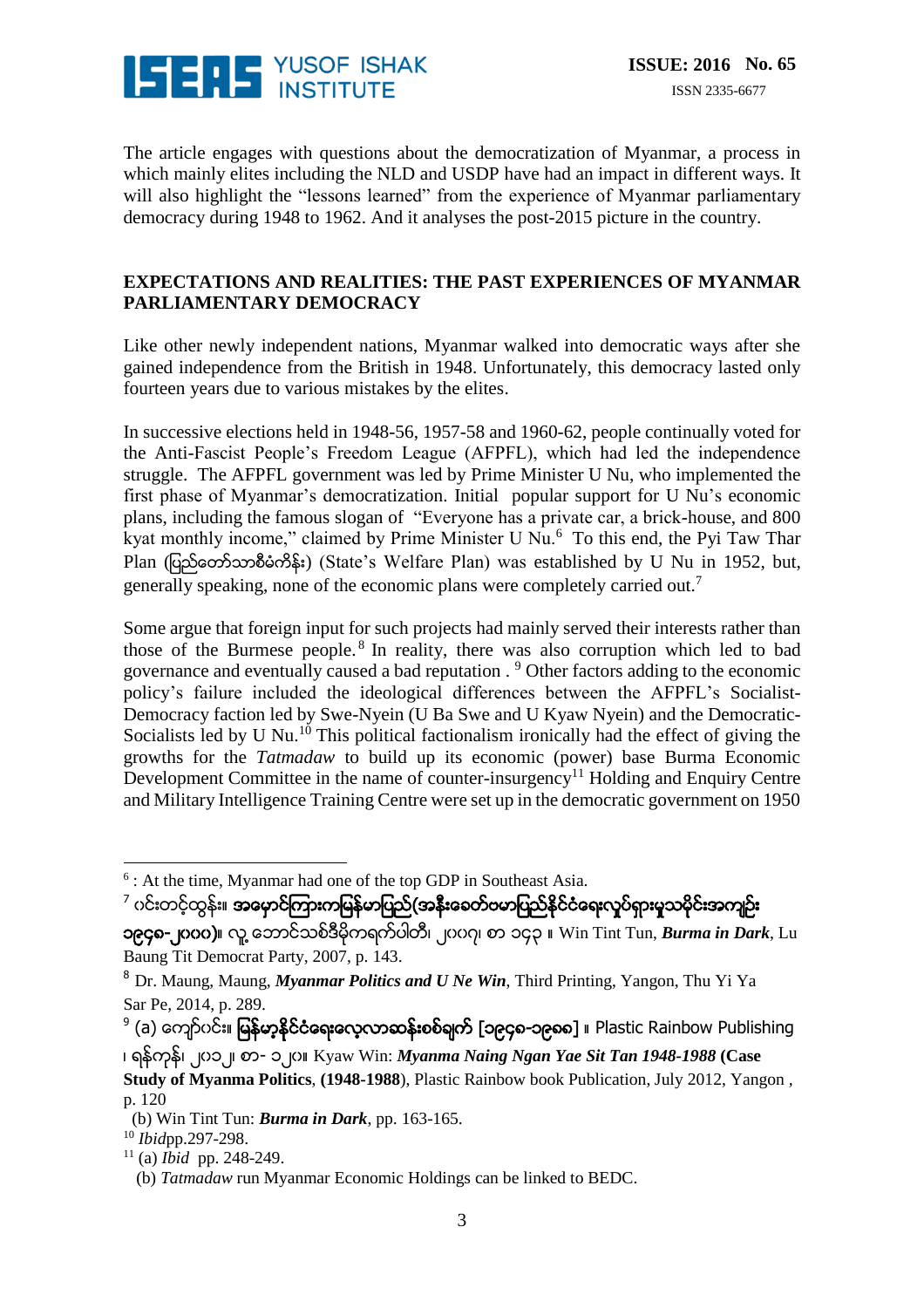

and 1951 respectively. <sup>12</sup> These centres later became notoriously famous in Myanmar politics. Many people, from students to prime minister, had been visited there for a 'temporary' purpose of custody. Moreover, *Tatmadaw* affiliated associations such as Union Solidarity Associations (ကြဲခိုင်ရေးအသင်း) was also set up.<sup>13</sup>

The elites were also criticized for not paying attention to the Constitution and democratic culture. U Nu's cabinet members have observed that he (U Nu) sometimes made decisions in private without consulting them, and did not pay attention when people tried to explain matters to him. A former cabinet member stated U Nu did not understand the collective responsibility of the Cabinet. U Nu neglected other people's opinion.<sup>14</sup>

Splits among parties and Myanmar leaders also caused major difficulties.

Senior politician U Thu Wai has commented, "[it] was true that ten-year democracy survived not because of U Nu-led government. But, democracy had been survived just because of factional spirit of opposition groups again and again."<sup>15</sup> Factionalism is a reason why the split in all sectors of Myanmar politics started.<sup>16</sup>

Thus, although the Myanmar people faithfully supported their leaders in the context of democracy, the elites were wrapped up in their ideologies and in-fighting. As a result, democracy declined with the military's rising inclinations to be more involved in Myanmar politics and economic life.

If today's elites in Myanmar wish to consolidate democracy, it is better to assess how the earlier efforts at parliamentary democracy failed. Learning from these past mistakes, today's leaders can hopefully separate the myths from realities. Of course, some of the challenges are not exactly the same as those today. But, history provides useful parallels for similar myths that kill democracy.

#### **EXPECTATIONS AND REALITIES: POST 2015 ELECTION**

Many analysts and experts have given their views on the 'landmark' 2015 Elections.<sup>17</sup> But not many have come forth with their views on what happened post elections. In order to

<sup>12</sup> *Tatmadaw History*, Vol. IV., 1948-1962, War History Museum, Tatmadaw Archives, 1996, p. 106 တပ်မတော်သမိုင်း၊ စတုတ္ထတွဲ၊ ၁၉၄၈-၁၉၆၂၊ စစ်သမိုင်းပြတိုက် နှင့် တပ်မတော်မော်ကွန်းတိုက် မွူးရုံး၊ ၁၉၉၆၊ စာ ၁၀၆

<sup>13</sup> Win Tint Tun: *Burma in Dark*, p.258.

 $\overline{a}$ 

<sup>14</sup> ၁၉၅၈-၁၉၆၂ ျမန္မာ့ႏိုင္ငံေရး (ပထမတြဲ) ၊ ရန္ကုန္၊ တကၠသိုလ္မ်ားပုံႏိွပ္တိုက္၊ ၁၉၉၁၊ စာ- ၁၀၄။ *1958-1962 Myanmar Politics***, Vol. I**. , Yangon, Universities Publishing, 1991, p.104

<sup>15</sup> ဦးသုေ၊ **ပါလီမန်ဒီမိုကရေစီနင့်ကျွန်တော်**၊ ရန်ကုန်၊ လွင်ဦးစာေပ၊၂၀၁၂၊ စာ- ၁၄၈။ U Thu Wai, *Kyun daw hnit Parliamentary Democracy* **(Me and Parliamentary Democracy**), Yangon, Lwin U Publishing, 2012, p. 148.

<sup>16</sup> *1958-1962 Myanmar Politics***, Vol. 1.** , Yangon, Universities Publishing, 1991, pp.99-104.

<sup>17</sup> Former US Ambassador to Myanmar have enjoyed to talk about his experience on 2015 Election Day when he encountered Myanmar people who excited for their purple fingers after they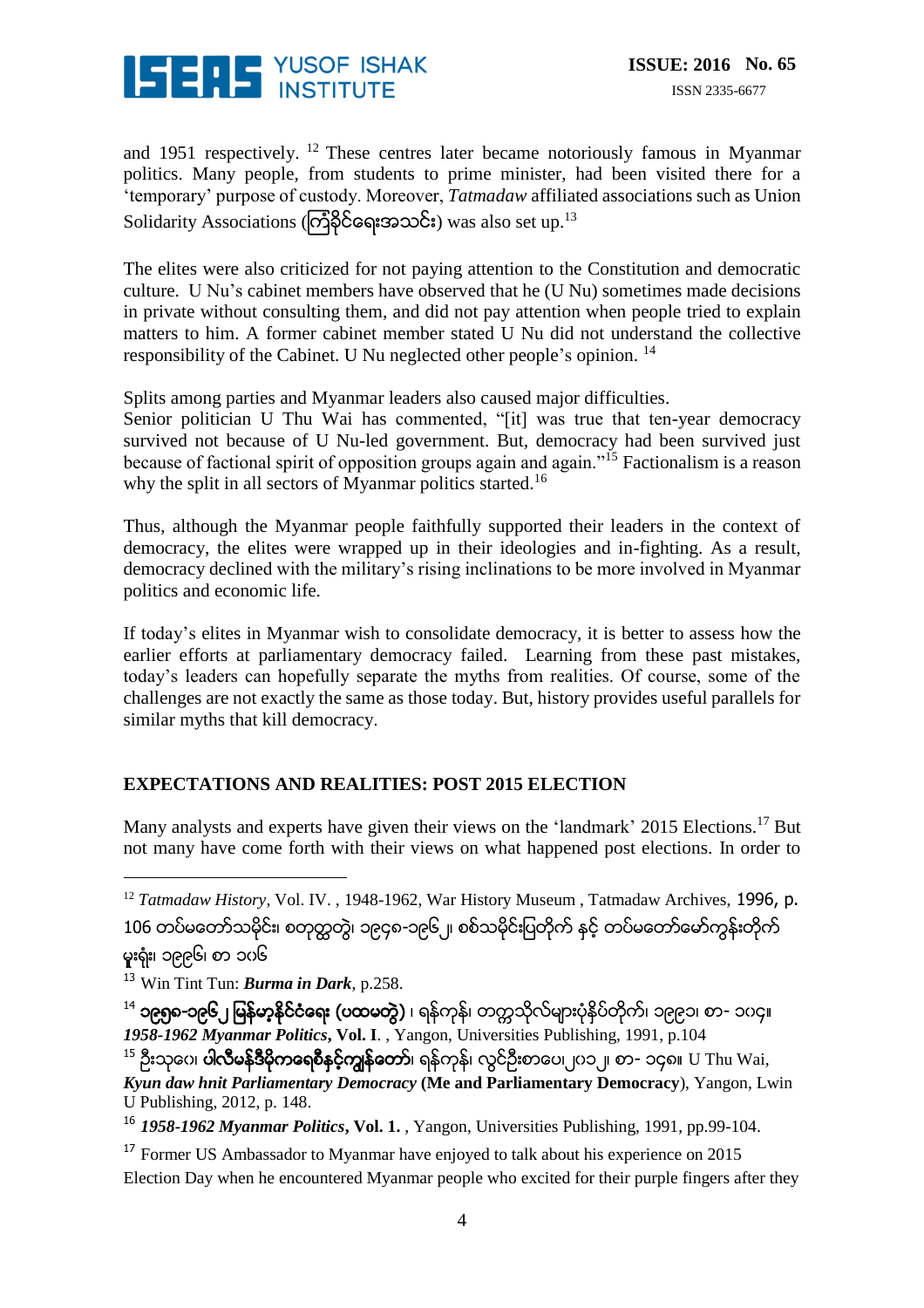

-

meet the people's expectations for change, the NLD government initiated "100-dayplans" in all government sectors since the start of its administration. <sup>18</sup> In fact, not all the government institutions had the capacity to produce the targets that the NLD administration had been expected to meet in the short term.<sup>19</sup> Daw Aung San Suu Kyi admitted in her address to the United Nations that the NLD government had spent almost half a year in "preparation time".<sup>20</sup> The inertia seems almost ironic as many public servants had been concerned about losing their jobs when the NLD took office  $.21$ 

Another consideration is that the majority of NLD members had spent long periods of incarceration as "political prisoners." <sup>22</sup> This has hampered their capacity to pick up speed in policy and other administrative functions. But, the majority of the members of the government are appreciated as being the least corrupted administration in the country's history thus far.<sup>23</sup> Several ministers in the NLD government have been appointed on the basis of having "administration experience." This has caused some criticism by some members of the NLD party as to the political credentials of these cabinet appointees who had not undergone prison terms. .<sup>24</sup> This was cited by Daw Aung San Suu Kyi as one of the "various reasons" for the slow pace of change<sup>25</sup>

(b) **ဒီလိုင်းဂျာနယ်**၊ ၁၀ အောက်တိုဘာ ၂၀၁၆။ D-Wave Journal, October 10, 2016,

Broadcasting, *Skynet Up-to-date Channel***,** October 19, 2016. <sup>21</sup> Pyae Thet Phyo, "NLD pledges not to axe bureaucrats," *Myanmar Times***,** December 21, 2015. [http://www.mmtimes.com/index.php/national-news/nay-pyi-taw/18218-nld-pledges-not-to-axe](http://www.mmtimes.com/index.php/national-news/nay-pyi-taw/18218-nld-pledges-not-to-axe-bureaucrats.html)[bureaucrats.html](http://www.mmtimes.com/index.php/national-news/nay-pyi-taw/18218-nld-pledges-not-to-axe-bureaucrats.html) (accessed on September 29, 2016).

 $22$  Even people who have close relations with NLD members had been suspected under the previous successive military governments.

 $23$  (a) Personal Interview with an officer, President Office. October 11, 2016.

"လူေကာင္းလူေတာ္" ("Honest man first, smart man later.").

had cast votes to NLD. "The United States and Myanmar: Next Steps," *CSIS***,**

[https://www.youtube.com/watch?v=uZ\\_PwYIefvI](https://www.youtube.com/watch?v=uZ_PwYIefvI) (accessed on September 15, 2016 )  $18$  For 100 day plans/projects launched by new government, some ministries understood as plans

while some figured out as projects. Some had difficulty to carry out, for example, MOFA.

<sup>&</sup>lt;sup>19</sup> (a) To draw attention, Myanmar civil servants tried to add the outcomes of 100-day projects on paper.

<https://www.scribd.com/document/327117816/D-Wave-Journal-Vol-5-No-38-pdf> , ( accessed October 12, 2016 ).

<sup>20</sup> (a) An address by State Counsellor Aung San Suu Kyi of Myanmar, *Asia Society*, September 21, 2016.

<sup>(</sup>b) Chief-minister U Phyo Min Thein admitted less capacity of NLD appointed administration staffs although he pointed out the team is good at team work, transparency, and no corruption. "Interview with U Phyo Min Thein ( Part I )"by Ko Ko ( Set Hmu Tatkkatho ) , Live

 <sup>(</sup>b) Daw Aung Suu Kyi however admitted that only ministers' level are clean, other staffs remain unchanged. "Meeting with entrepreneurs and developers", *Kyaemon*, October 23, 2016

 $^{24}$  (a) During NLD campaigns for 2015 elections, State Counsellor Daw Aung San Suu Kyi told as NLD slogan: Vote NLD Not look NLD people. Moreover, when she had been criticized by a wellknown business man about the NLD people incompetency, she asked him "do you know who's who in the country?"

<sup>(</sup>b) It is contradict to what State Counsellor Daw Aung San Suu Kyi used to select party member which is based on "character rather than skill." It is similar what General Ne Win used to say,

<sup>25</sup> "Meeting with entrepreneurs and developers", *Kyaemon*, October 23, 2016.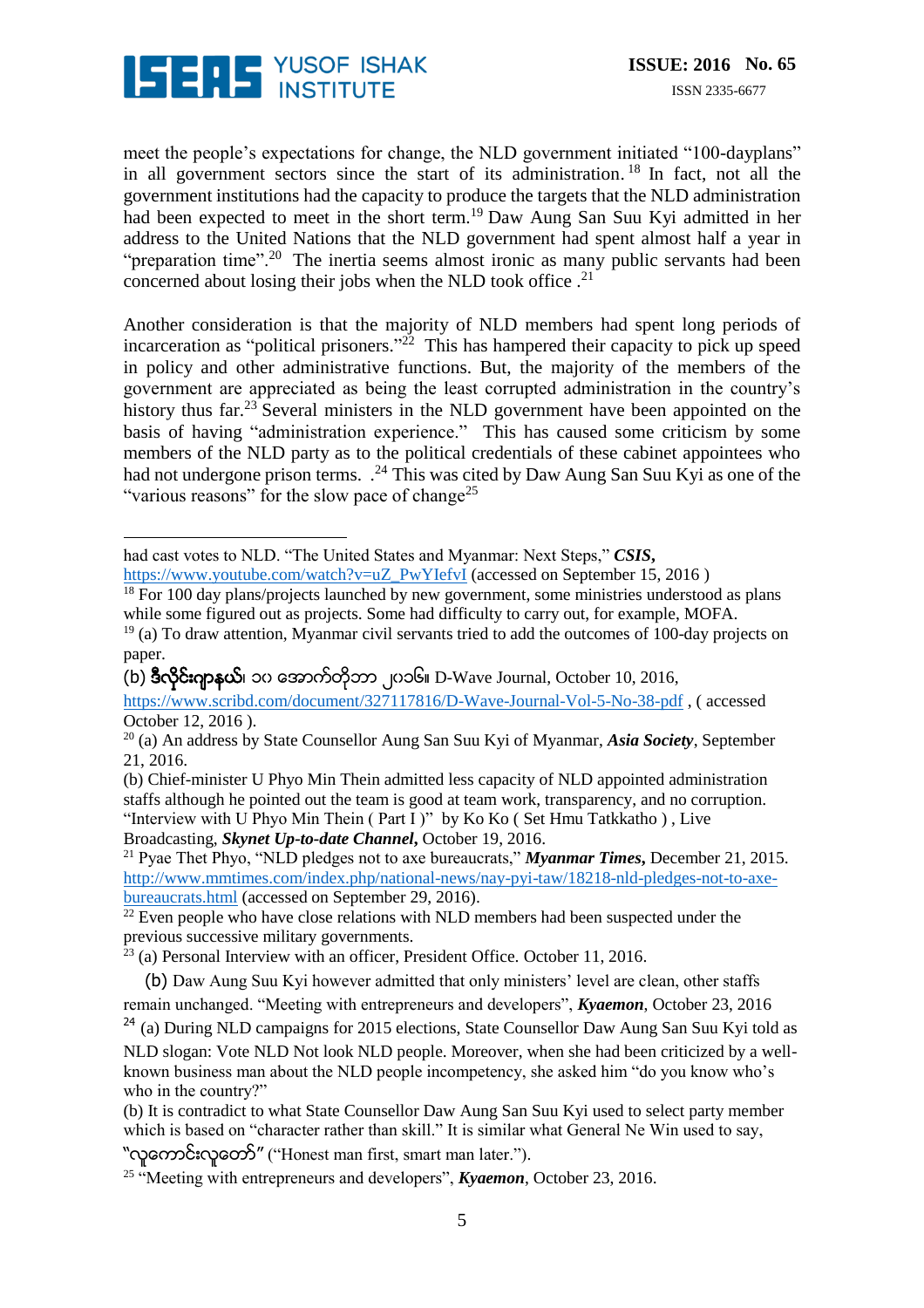

While the NLD is continues to deal with its new governmental role, the USDP is also dealing with so-called re-organization.<sup>26</sup> The USDP is now trying to appear as a "true" major opposition party. After a wide-ranging reorganisation exercise on 24 August 2016, the USDP is now led by a new chairman, U Than Htay, a retired lieutenant general.<sup>27</sup> The government newspapers, however, have stated that the opposition party may not be respected if it cannot maintain public support.<sup>28</sup> The USDP has not made any clear positions on important issues facing the current administration.<sup>29</sup> In a situation where no "true" opposition party can provide an alternative view and position, a single-party democracy may be unhealthier for the long term.

Ironically, one of the top public worries is not actually about whether the state is going to be democratic, but about inter-elite relations between former *Tatmadaw* personnel and the civilian polity where the majority comes from the NLD party and its allies. President U Htin Kyaw has stressed in his Thingyan (Water Festival) speech that fruitful and warming civilmilitary relations is necessary for building the state. 30

In reality, it is difficult for both sides to have an entirely shared view of important topics on the national agenda. When the State Counsellor announced the aim of a democratic federal union as the NLD government's guiding principle, Commander-in-Chief Senior General Min Aung Hlaing warned not to skip steps outlined in the Nation Wide Ceasefire Agreements (NCA) that the previous USDP government had negotiated.<sup>31</sup> Myanmar analysts have pointed out that the Myanmar politicians are stuck in their fixed ideology or

[http://uniondaily.net/News/DetailView\\_EditorView.aspx?id=60122&path=EditorView.aspx](http://uniondaily.net/News/DetailView_EditorView.aspx?id=60122&path=EditorView.aspx) ( accessed October 13, 2016 ).

(c ) ပါတီဥက္ကဌဦးသန်းဌေးနှင့် ပြည်တွင်းပြည်ပမီဒီယာများ တွေ့ ဆုံခြင်း၊

ျပည္ေထာင္စုၾကံခိုင္ေရးႏွင့္ဖြံျဖိဳးေရးပါတီ၊ Press meeting with U Than Htay, *USDP Official Website*,  $24$  August, 2016,<http://www.usdp.org.mm/> (accessed on September 16, 2016).

*Myanma Alin* , September 19, 2016 , [http://www.moi.gov.mm/npe/?q=editor](http://www.moi.gov.mm/npe/?q=editor-remark/19/09/2016/id-48598)[remark/19/09/2016/id-48598](http://www.moi.gov.mm/npe/?q=editor-remark/19/09/2016/id-48598) (accessed on September 19, 2016).

 $\overline{a}$  $26$  Of course, NLD too have been trying not to have more splitter groups such as National Democratic Force (NDF) who joined 2010 election while NLD boycotted.

<sup>27</sup> (a) USDP Website,<http://www.usdp.org.mm/> and *The Global New Light of Myanmar* , August 25, 2016,<http://www.globalnewlightofmyanmar.com/usdp-elects-new-chairman/> (accessed on September 15, 2016 ).

<sup>(</sup>b) ျပည္ေထာင္စုေန ့စဥ္၊ ၉ ေအာက္တုိဘာ ၂၀၁၆။ *Pyi Htaung Su Nae Sin (Union Daily) ,*  October 9, 2016,

<sup>&</sup>lt;sup>28</sup> အယ်ဒီတာ့အာဘော်၊ **မြန်မာ့အလင်းသတင်းစာ**၊ ၁၉ စက်တင်ဘာ ၂၀၁၆ ။ Editor Perspective,

<sup>&</sup>lt;sup>29</sup> မောင် မြင့် ၊ "USDP နှင့် opposition mindset" *The Voice* ၊ အောက်တိုဘာ ဂု ၊ ၂၀၁၆။ Maung Myint, "USDP and Opposition Mindset," *The Voice* , October 7, 2016. <sup>30</sup> Skynet Live Broadcasting, 12<sup>th</sup> April 2016.

<sup>&</sup>lt;sup>31</sup> **ကြေးမုံ**၊ အောက်တိုဘာ ၁၆၊ ၂၀၁၆ ။ *Kyaemon* , October 16 , 2016.

ျမဝတီ ၊ ေအာက္တိုဘာ ၁၆၊ ၂၀၁၆ ။ *Myawaddy* , October 16, 2016.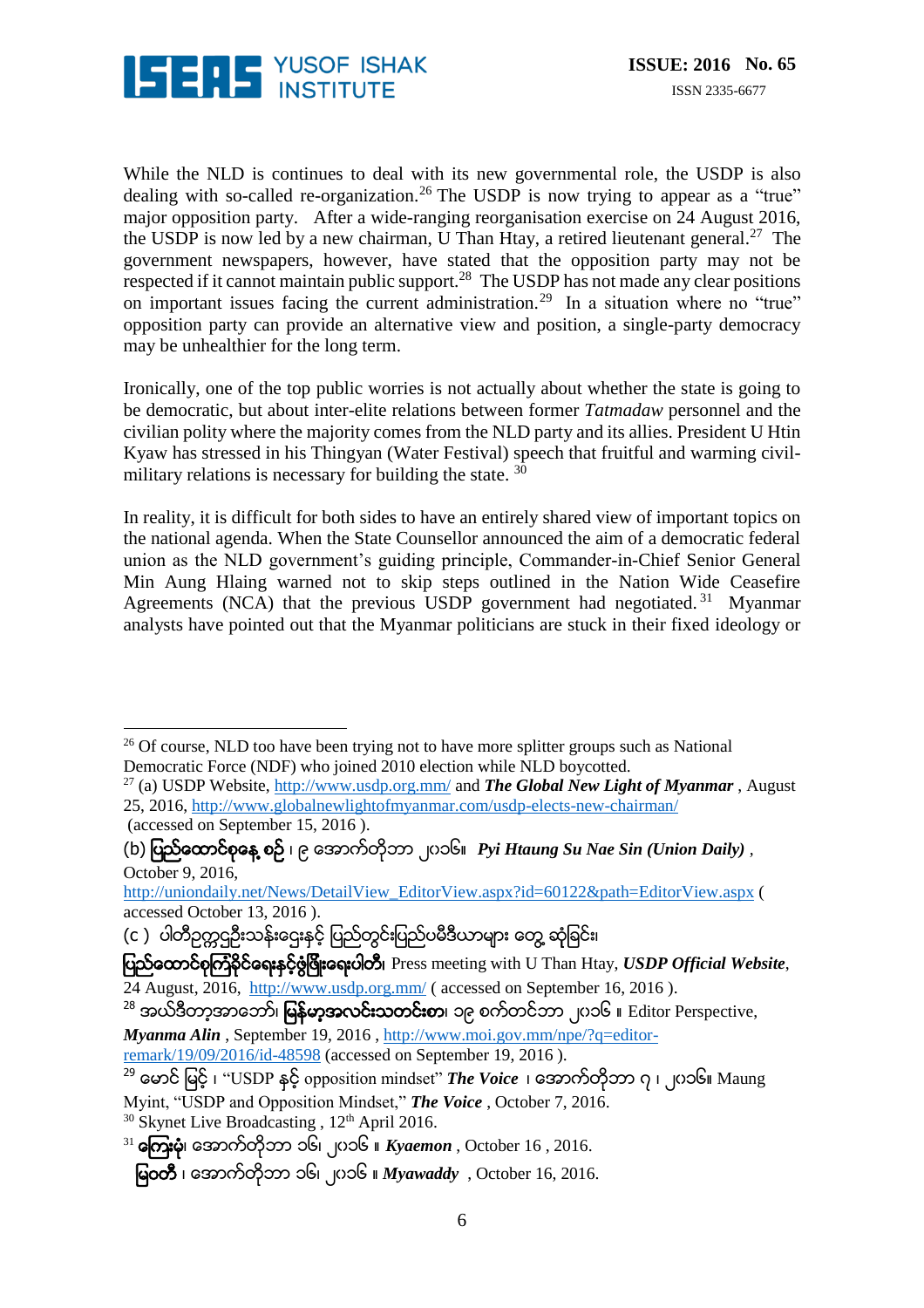

own logic. There are only a few who are flexible, but those usually do not last long on Myanmar's political scene.<sup>32</sup>

Discussions on civil-military relations are also affected by the hate-speech that occupies much media space. The *Union Daily*, issued by the USDP, has said that State Counsellor Daw Aung San Suu Kyi's continued criticism of the role of *Tatmadaw* reflects old thinking, and that she talked about democratization without the cooperation of *Tatmadaw*. <sup>33</sup> The *Union Daily's* view is that without the *Tatmadaw* playing a role, no one can improve the political situation, including NLD, for important aspirations such as the  $21<sup>st</sup>$  Century Panglong Conference.<sup>34</sup> It goes on to refer to the Myanmar proverb, *kyee-ko-bote-yo-taebote-ko-kyee-yo-tae,* which means mutual respect is important*.*

While the ruling politicians want 2008 constitution amendment and civilian supremacy, many analysts raise the question of the Defence Service Personnel representatives as members of parliament (or "Military MPs") in Myanmar's Hluttaw. In addition to these military MPs, a large number of mid-level or senior-level officers have been "retired" or "exported" from military to civilian posts, in a practice that started from the military-led governments of the past. Almost all government institutions have been run by soldier-cumcivil servants in senior decision-making positions. There is no legal means to remove such personnel at the moment. It is thus easy for such soldier-officers to run the inter-ministry administration through their network.  $35$  Moreover, time and budget to train new administrative officers is limited.  $36$  Thus, the Tatamdaw retaines a politically and economically important role, and this is another reality that all civilian leaders have to live with.

There is also a gap between Myanmar people and NLD elites on the topic of the country's economy. The NLD has highlighted national reconciliation as the first priority of its 12 point economic policy announced in late July 2016. In addition, Daw Aung San Suu Kyi has said that the "crony class" should be encouraged to cooperate for the country's business to meet "the global business practice." She has also observed that Myanmar's success is the

 $\overline{a}$ <sup>32</sup> ကျော်ဝင်း၊ ``ကြိ တင်ထုပ်ပိုးထားသော အိုင်ဒီယာ ဖတ်ဇီးလောဂျစ်နှင့် နိုင်ငံရေး၊*" The Voice* ၊

ေအာက္တိုဘာ ၈၊ ၂၀၁၆။ Kyaw Win, " Fixed idea and Politics," *The Voice,* October 8, 2016.

<sup>33</sup> (a) ပြည်ထောင်စုနေ့ စဉ် ၊ ၂၈ စက်တင်ဘာ၊ ၂၀၁၆။ *Pyi Htaung Su Nae Sin (Union Daily)* September 28, 2016,

[http://uniondaily.net/News/DetailView\\_EditorView.aspx?id=59312&path=EditorView.aspx](http://uniondaily.net/News/DetailView_EditorView.aspx?id=59312&path=EditorView.aspx) (accessed on September 28, 2016 ).

(b) It is interesting to learn while USDP emphasized about this, *Tatmadaw* issued paper Myawaddy remained silence.

<sup>34</sup> Unlike NLD government beginning days, State Counsellor Daw Aung San Suu Kyi finally appreciated U Thein Sein administration and people who devoted for NCA on its first anniversary event. ျမဝတီေန ့စဥ္၊ ၁၆ ေအာက္တိုဘာ ၂၀၁၆ ။ *Myawaddy* , October 16, 2016 [http://myawady](http://myawady-myawady.blogspot.sg/2016/09/blog-post_13.html)[myawady.blogspot.sg/2016/09/blog-post\\_13.html](http://myawady-myawady.blogspot.sg/2016/09/blog-post_13.html) ( accessed October 16, 2016 ).

<sup>35</sup> အကိုကြီး၊ ညီလေး Brotherhood sprit or senior-junior relations, trained in their respective military schools, eventually help when they need to work together under different capacities. <sup>36</sup> Interview with U Tin Aye, former Chairman of UEC,

<https://www.youtube.com/watch?v=T0QTp63yTtY> (accessed on September 28, 2016).